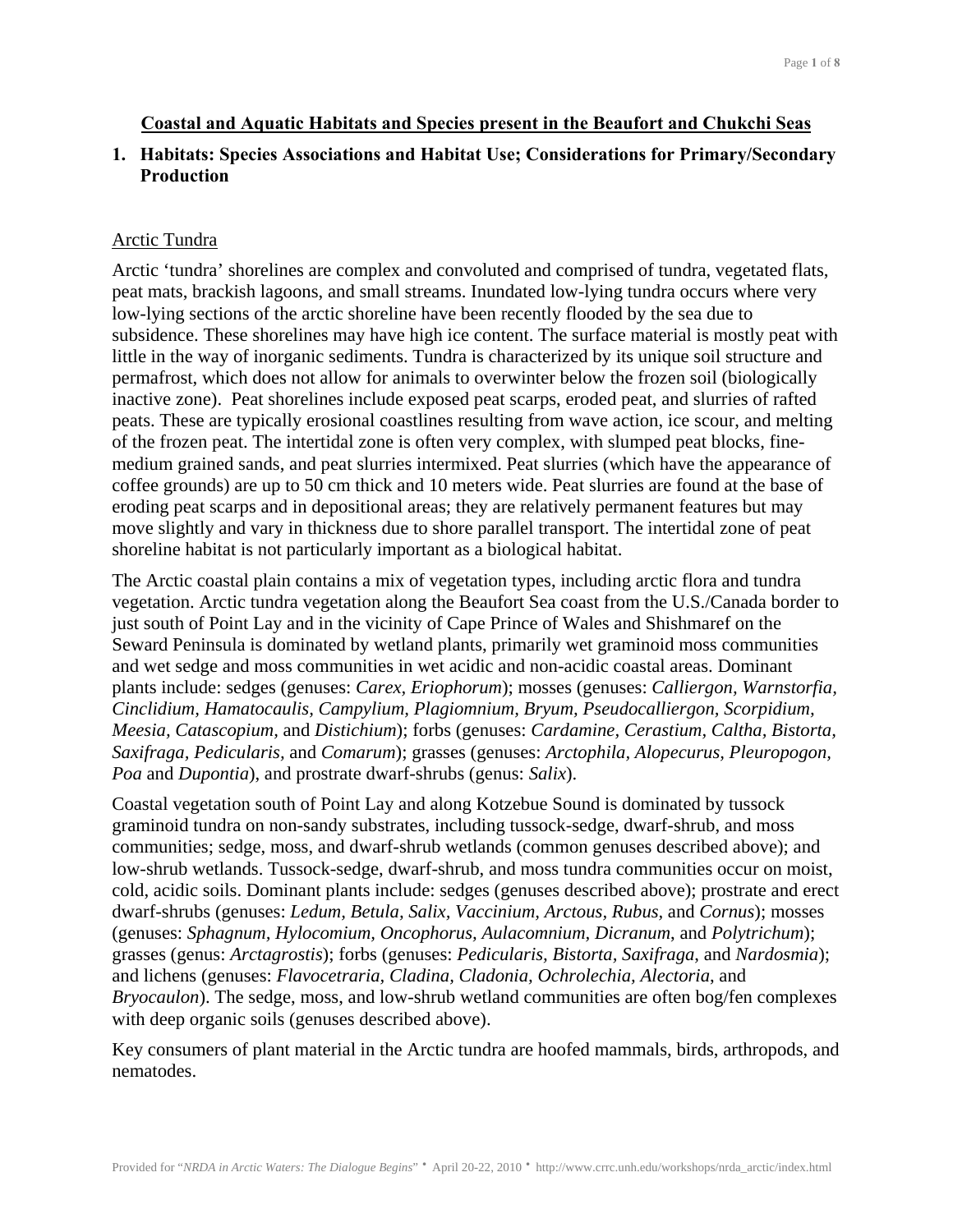## Lower River Reaches

River ecosystem components on the North Slope vary depending largely on stream class and origin of the stream/river. Spring-fed streams have high nutrient loads with mosses and algae as primary producers contributing to high diversity and abundance of invertebrates which support anadromous and freshwater fish. Glacial and clear water mountain streams tend to have a moderate nutrient load, low primary productivity, low diversity, density, and abundance of invertebrates, and low abundances of fish. Meandering tundra streams and beaded streams (consisting of < 2 meter deep, often circular pools of varying sizes connected by narrow channels at regular intervals) tend to have low nutrient inputs, moderately to highly productive epilithon (biofilms attached to rocky substrates), bryophytes (e.g., mosses), macrophytes, and algae, moderate to high diversity of insects and mollusks, and the potential for high abundances of fish.

Fluvial discharge occurring during spring ice breakup (late May-late June) at the mouths of North Slope rivers accounts for  $\sim$  90% of annual runoff, and results in large amounts of terrestrial debris (including peat) being entrapped within the barrier island-lagoon system of the Beaufort Sea coast. This, along with high erosion rates generates a large carbon pool in these environments, which contributes to higher productivity in these systems, which are known as linked stream/river-estuarine lagoon systems.

Numerous rivers drain into the Chukchi Sea and Kotzebue Sound, the largest being the Kobuk and Noatak Rivers, which are examples of large, braided Arctic rivers that are common in this region. The lower reaches of many of these anastomosed river systems end in deltas composed primarily of silt, sand, and gravel. As is true of rivers on the Beaufort Sea coast, spring break-up (late May-June) following about 6 months of ice coverage for rivers along the Chukchi Sea, is a major event resulting in transport of large amounts of sediments from the eroded banks and surrounding permafrost. Measurable chlorophyll-a has been observed in Chukchi Sea and Kotzebue Sound lagoons year round, even in January when the sun never comes above the horizon, suggesting that spring bloom takes place prior to ice melt in these systems.

#### Coastal Lagoons and Tidal Flats

Coastal lagoons along the Beaufort Sea are biologically important features, particularly in summer, because of an estuarine band of warm and brackish water which increases productivity compared to the adjacent marine zone. Water temperatures and salinity range from 5 to 10ºC and 10-25‰ in summer, compared to the adjacent marine zone, where temperature and salinity range from -1 to 3ºC and 27-32‰. In general, the Beaufort Sea has relatively low productivity and benthic faunal biomass compared to the Bering and Chukchi seas. There is also a decreasing gradient in benthic biomass in nearshore marine and estuarine waters from west to east along the Alaskan Beaufort Sea Coast. In addition to river inputs (mentioned above), coastal erosion of peat contributes large amounts of organic carbon to barrier-island lagoon systems, especially on the eastern Alaska Beaufort Sea coast, although the fate of this terrigenous organic matter is not well understood. Marine phytoplankton is another key primary producer in coastal lagoon habitats.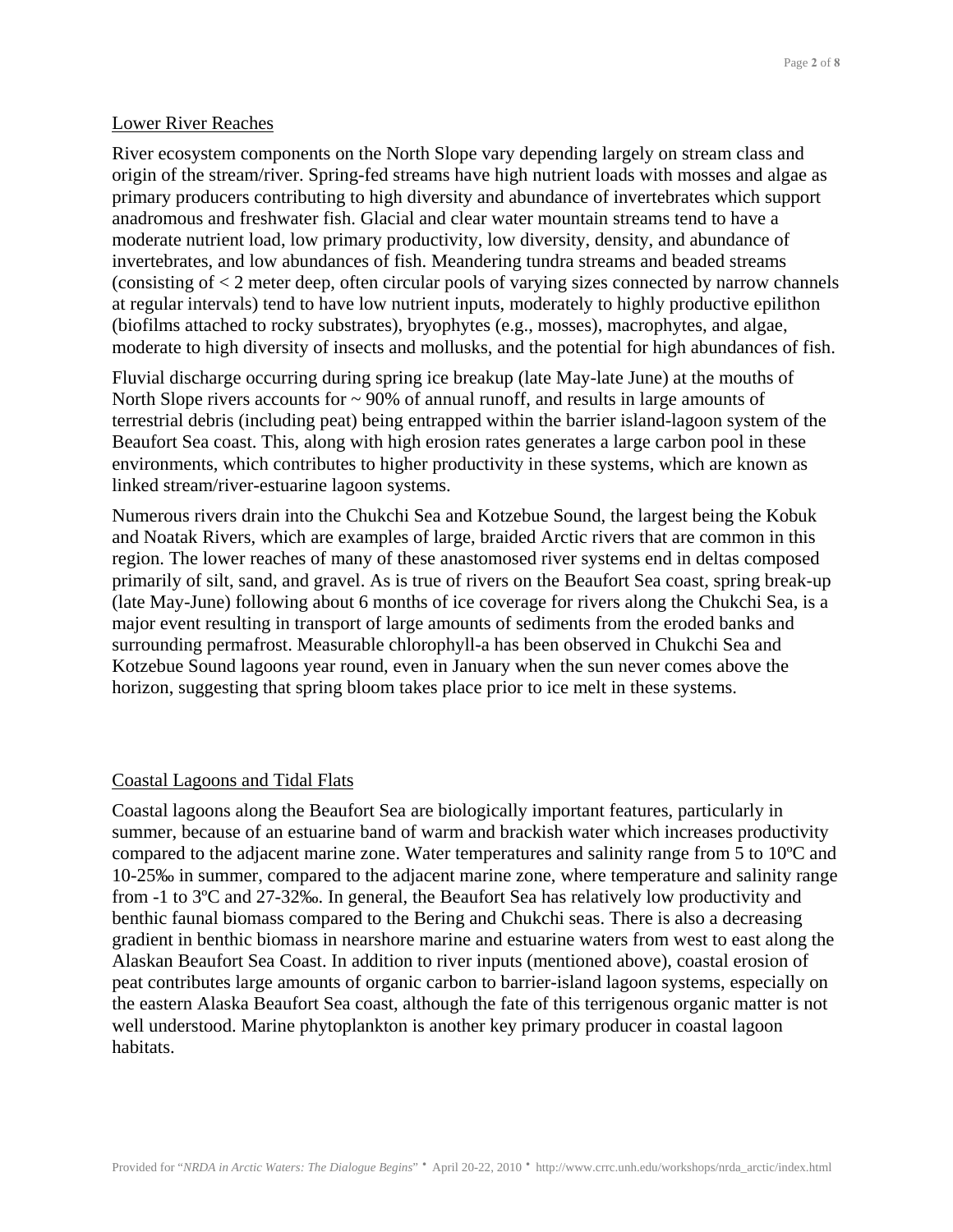Northwestern Alaska lagoons vary in their exchange with the waters of Kotzebue Sound and the Chukchi Sea as some are open year round (e.g., Sisualik Lagoon), some are intermittently open (e.g., Akulaaq, Imik, and Kotlik lagoons), and some are closed to the Sound (Krusenstern Lagoon). Even for lagoons that are closed or intermittently open, strong westerly storms (often in the summer) commonly push seawater into all of the lagoons. The salinity-temperature relationship in each lagoon varies throughout the year, and particularly in the winter, may keep the lagoons from freezing to the bottom, allowing for salt tolerant species to overwinter. Lagoons that are either always closed or always open tend to provide a more stable environment and have higher species richness than those that are intermittently open, most likely due to smaller ranges in salinity and dissolved oxygen that occurs throughout the year in the more stable lagoons vs. the more unstable/dynamic lagoons.

Lagoons have abundant populations of phytoplankton, zooplankton, epibenthic mysids, amphipods, pelagic and epibenthic crustaceans, and copepods, most commonly observed during the summer open-water period. Infauna (e.g., foraminifera, polychaetes, nematodes, amphipods, isopods, bivalves, chironomids, oligochaetes, and priapulids) tend to be less abundant than epifauna due to the presence of land-fast ice in the winter. The epifauna listed above are the predominant prey species for large populations of upper trophic-level consumers, such as anadromous and marine fishes (e.g., whitefish) and birds. Fish also feed on benthic organisms that are capable of overwintering. As shallow lagoon waters freeze in winter, fish vacate the area and overwinter in nearshore ice or return to the drainages.

The coastal lagoons of northwestern Alaska on the Chukchi Sea/Kotzebue Sound provide essential habitat for fish (both as nurseries and over-wintering habitats), birds, and subsistence resources. Kasegaluk Lagoon, in particular, is critical for beluga whale molting and spotted seal haul-outs. Low, narrow sand and gravel islands, shallow water (<4 m), and relatively warm temperatures are important features of this and other lagoons. Beluga whales may feed on mollusks, crustaceans, and bottom fish in shallow lagoons. Lagoons with freshwater influence from rivers and tidal flats on both sea coasts are important habitats for numerous species of migratory birds.

### Boulder Fields/Kelp Beds

Boulder fields/kelp beds are areas of special concern in the Beaufort Sea because they are the only known benthic areas with a hard substrate in the region. The hard substrate allows the growth of kelp, soft corals, and anemones. As a result, numerous fish and invertebrates as well as attached plants and animals (e.g., macroalgae, barnacles, crustose coralline red algae, bryozoans, tunicates, snails, chitons, and sponges are associated with this habitat, prompting the State of Alaska to classify the Stefansson Sound Beaufort Sea Boulder Patches as a "Most Environmentally Sensitive Area." Kelp contributes to the energy base (primary productivity) in the benthic-pelagic food web of the Beaufort Sea.

In addition, there are kelp beds along southern Kotzebue Sound that are important habitat for Pacific herring. There are also eelgrass beds in Shishmaref Inlet, which is part of a large, critical series of lagoons on the Seward Peninsula that provide key habitat for a large suite of birds, fish, and seals; in particular, brant (approximately 15,000 birds) during fall migration.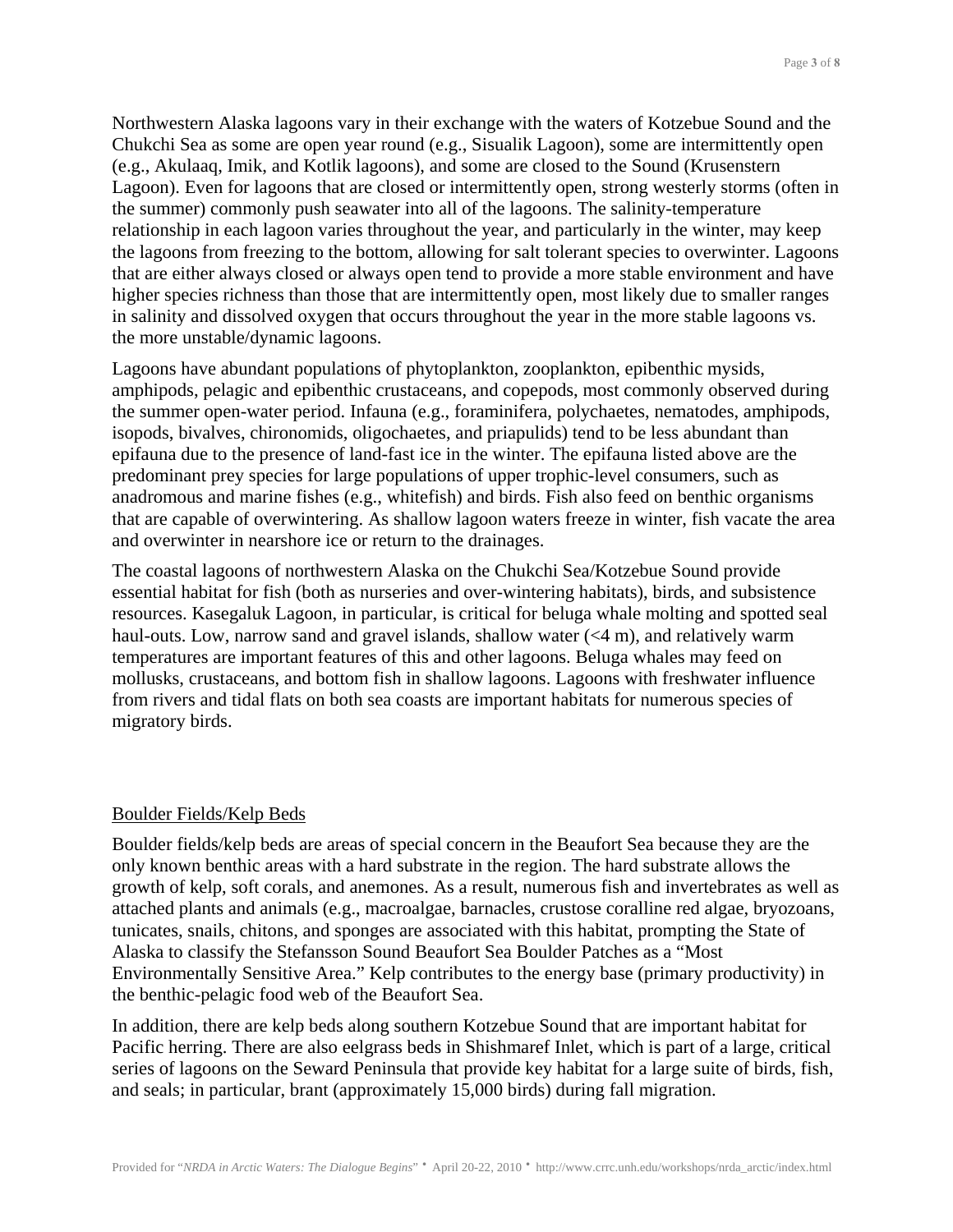# Sea Ice

Ice algae is one of three sources of primary production in the western Beaufort Sea (the other two being phytoplankton and benthic macroalgae). The ice algal community lives in and on the underside of sea ice and is comprised primarily of diatoms, as well as microflagellates and dinoflagellates. Cells are present in the ice throughout the winter, but the primary period of live algal presence is from April through June. Diatom cells may be released from the ice as it starts to disintegrate in late spring. In a study conducted in Stefansson Sound, primary productivity in ice was found to be ten times higher than in the water column. Productivity increases as submarine light levels increase. Following the breakup of shorefast ice, benthic macroalgae becomes the most important source of primary production in the nearshore ecosystem. Sub-ice algal communities have also been studied in the Chukchi Sea, suggesting a positive relationship between ice algal and benthic systems. The contribution of ice algae to primary production is higher in the Chukchi Sea than in the Alaskan Beaufort Sea.

The organic matter produced within the sea ice is the base for an ice-associated food web including protozoans, metazoans, larvae of benthic polychaetes and gastropods, nematodes, copepods, and amphipods. Under-ice amphipods, copepods, and zooplankton are an important food source for arctic diving birds and arctic cod; cod is a major component of the diets of seabirds and marine mammals.

## Ice terminology used in this document

Sea ice: Any form of ice found at sea which has originated from the freezing of sea water.

Pack ice: Ice that is not attached to the shoreline and drifts in response to winds, currents, and other forces; may also be termed 'drift ice'.

Shorefast or fast ice: Ice that is anchored to the shore or ocean bottom, typically over shallow ocean shelves at continental margins; fast ice is defined by the fact that it does not move with the winds or currents.

Ice floes: Separate patches of floating ice or flat sheets of unbroken pack ice greater than 20 meters across.

Leads: Narrow, linear cracks in the ice that form when ice floes diverge or shear as they move parallel to each other. The width of leads varies from a couple of meters to over a kilometer.

Flaw lead: a navigable passage between pack ice and fast ice.

## **2. Important Species Assemblages (and geographic or habitat preferences**)

## a. Marine Mammals

i. Pinnipeds:

- Bearded seal (pack ice edge in Chukchi Sea)
- Ringed seal (shorefast ice, large flat ice floes, permanent pack ice edge)
- Spotted seal (Kasegaluk Lagoon)
- Ribbon seal (moderately thick, stable, new, clean, white ice floes with even surfaces and open sea)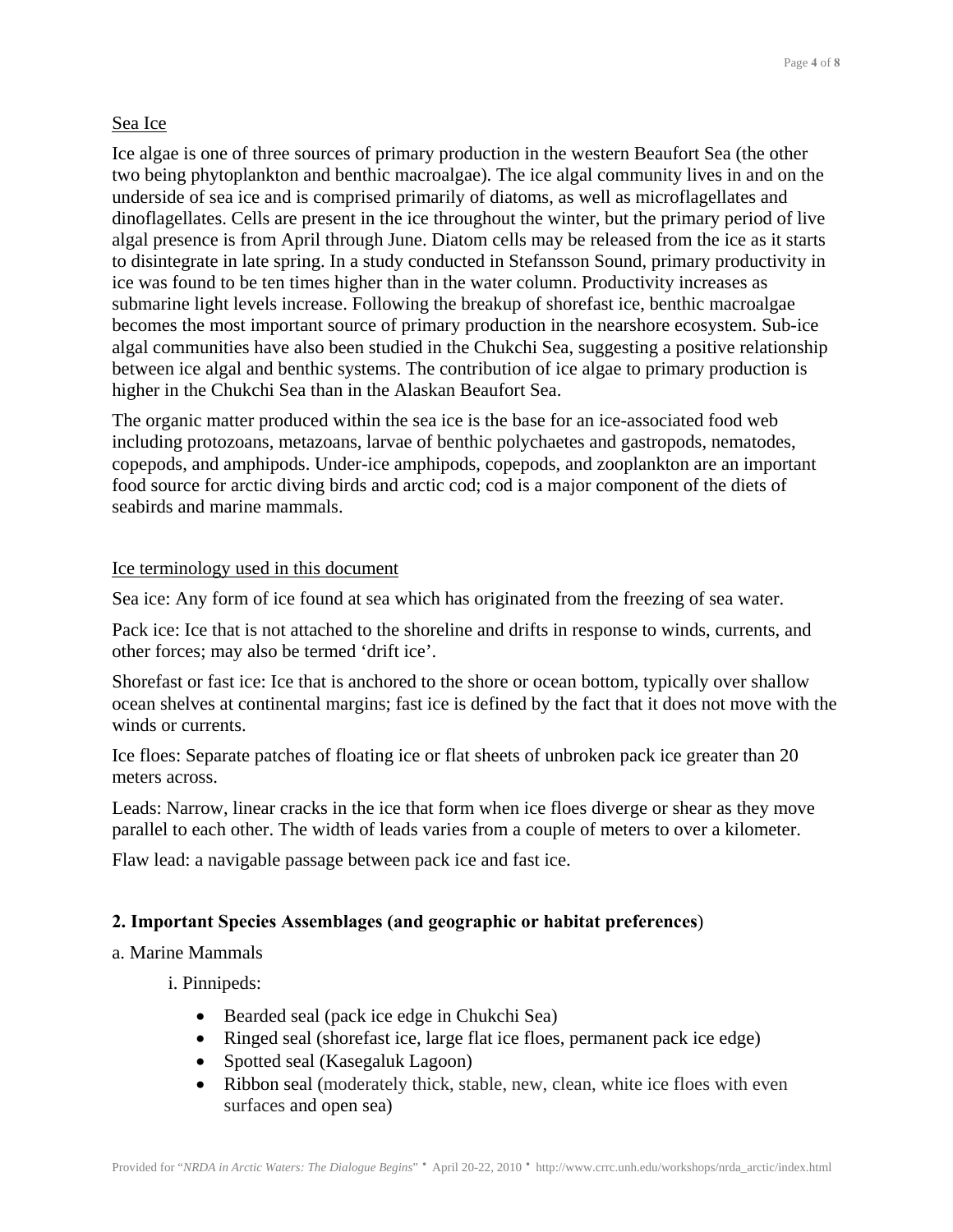• Walrus (Chukchi sea ice)

ii. Polar bear (sea ice, southern pack ice edge, active pack ice/shorefast ice flaw zone, onshore (denning mostly), offshore islands)

iii. Cetaceans:

- Beluga whale (nearshore Chukchi, offshore Beaufort, Kasegaluk Lagoon)
- Bowhead whale (Chukchi Sea leads, nearshore Beaufort Sea)
- Gray whale (between Icy Cape and Barrow and Lisburne Peninsula when ice is not present)

## b. Birds

i. Waterfowl (Some species are nesting on barrier islands and/or the tundra. Most are using nearshore marine or estuarine waters (lagoons) for migratory staging, foraging, etc. Waterfowl are particularly vulnerable during the July-August molt as some birds are flightless. Migratory timing varies by species, but ranges from June-October with some birds present into December):

- Surf, White-winged and Black Scoters (migratory staging in nearshore waters and lagoons)
- Common and Spectacled Eiders (nesting on barrier islands and tundra; migratory staging in nearshore waters and lagoons and in Chukchi Sea leads)
	- o Spectacled eider (a portion of the Chukchi Sea is Designated Critical Habitat for this federally threatened species)
- Brant (nearshore/lagoon migratory staging, large numbers in Kasegaluk Lagoon)
- Cackling Geese (nesting on coastal plain/tundra, migratory staging in nearshore marshes)
- White-fronted Geese (nesting on coastal plain/tundra and barrier islands, migratory staging in nearshore marshes)
- Long-tailed duck (nesting on tundra; migratory staging in nearshore waters and lagoons and in Chukchi Sea leads)
- Northern pintail (nesting on tundra; migratory staging nearshore and in coastal lagoons)
- Red-breasted merganser (migratory staging nearshore and in coastal lagoons)
- Greater Scaup (migratory staging nearshore and in coastal lagoons)

ii. Alcids and Pelagic birds:

- Northern Fulmar (offshore migrant)
- Short-tailed Shearwater (offshore migrant)
- Black Guillemots (nesting on Beaufort Sea barrier islands/Cape Lisburne)
- Thick-billed Murres (nesting at Cape Lisburne, nearshore Chukchi and Beaufort Sea)
- Horned Puffins (nesting at Cape Lisburne)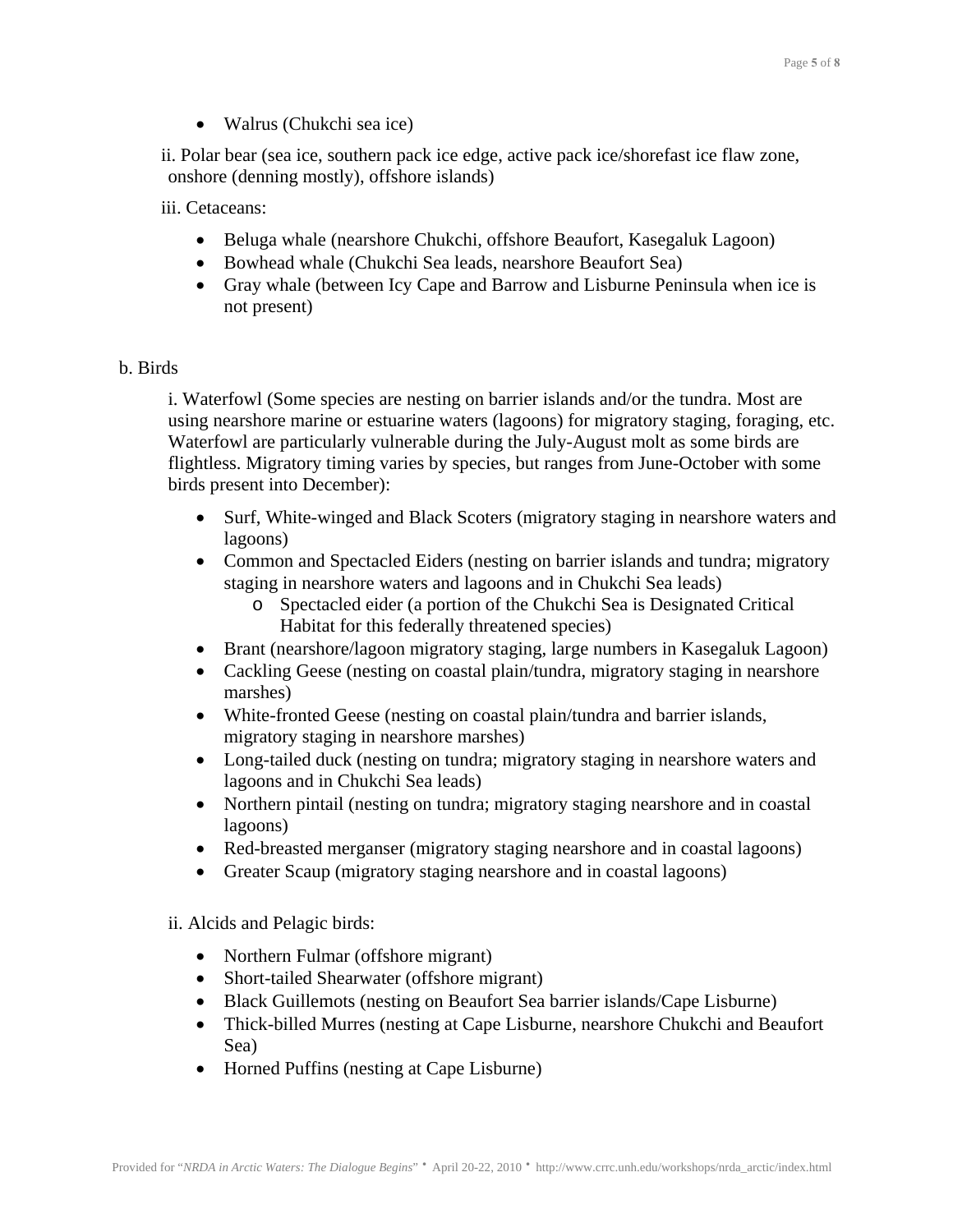iii. Diving birds:

- Pacific, Red-throated and Yellow-billed Loons (forage nearshore to offshore, bays and sounds, Chukchi Sea leads; nesting: coastal plain/tundra)
- Pelagic Cormorants (nesting at Cape Lisburne)

iv. Raptors:

- Peregrine falcons (forage in nearshore habitats)
- Merlins (forage in nearshore habitats)

v. Shorebirds (Massive numbers [thousands to hundreds of thousands of each species] use tundra, barrier islands, lagoons, and river mouths (all primary/critical habitats) for migratory stopover, foraging, and nesting June-September; eastern Beaufort Sea is a particularly high use area.) The following species use coastal and nearshore habitats for staging July-September:

- Black-bellied Plover
- American Golden Plover
- Semipalmated Plover (also nests on barrier islands)
- Bar-tailed Godwit
- Ruddy Turnstone
- Sanderling
- Semipalmated Sandpiper
- Western Sandpiper
- Least Sandpiper
- White-rumped Sandpiper
- Baird's Sandpiper
- Pectoral Sandpiper
- Dunlin
- Long-billed Dowitcher
- Red-necked Phalarope
- Red Phalarope

vi. Gulls/Terns:

- Arctic tern (common barrier island/river mouth nester)
- Black-legged Kittiwake (nesting at Cape Lisburne)
- Glaucous gull (common barrier island/river mouth nester)
- Sabine's Gull (forage nearshore and coastal plain nester)
- Parasitic, Long-tailed and Pomarine Jaegers (forage nearshore and coastal plain nester)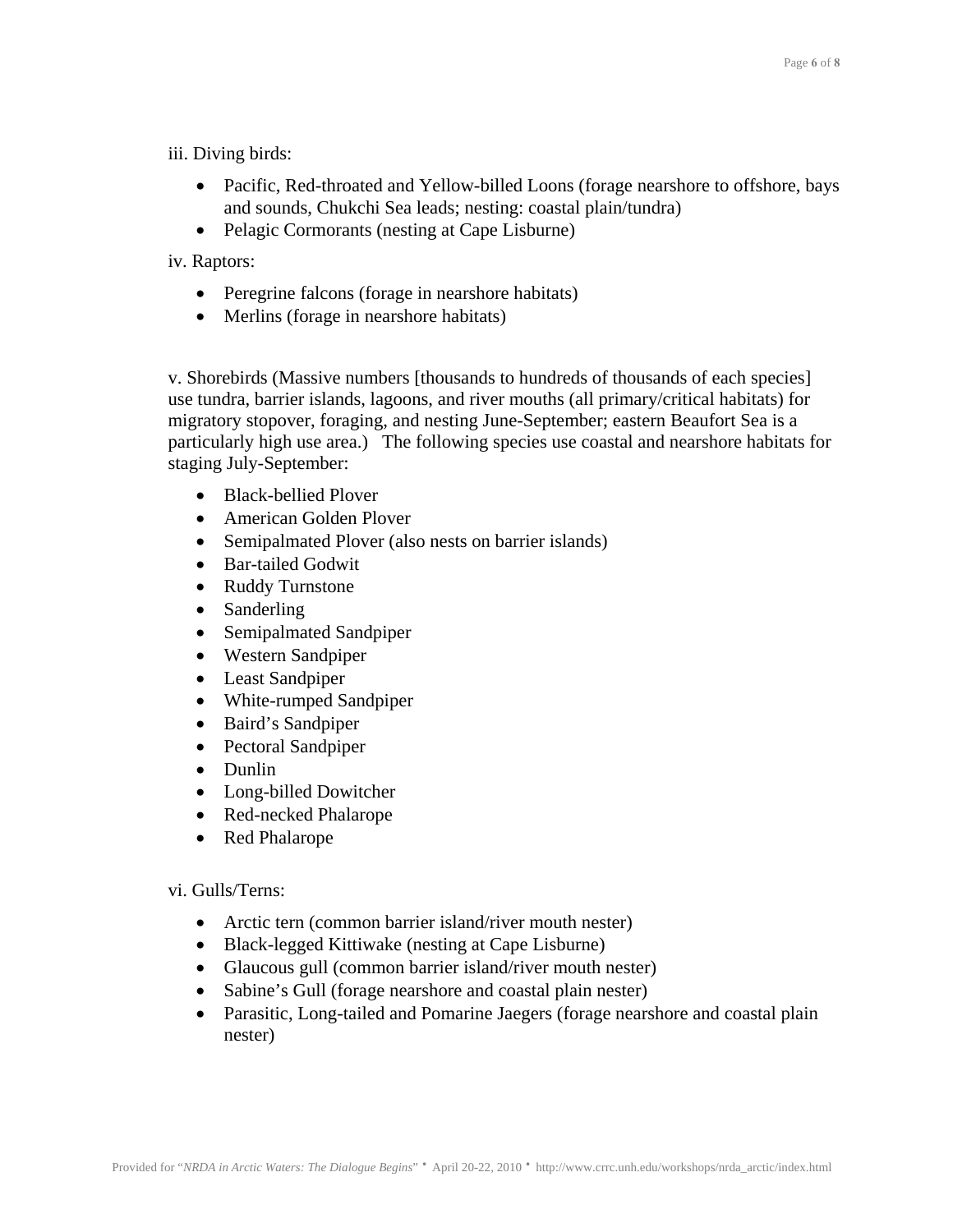vii. Owls:

- Snowy Owl (nesting on tundra/coastal plain, occasionally use nearshore)
- Short-eared Owl (nesting on tundra/coastal plain, occasionally use nearshore)

viii. Passserines:

- Snow Bunting (commonly nest on the barrier islands)
- c. Fish and invertebrates:
	- i. Fish in coastal waters, bays:
		- Cisco (e.g., Arctic, Bering)
		- Cod (Arctic and Saffron)
		- Flounder
		- Whitefish
		- Salmon (pink, chum, chinook, sockeye: adults and juveniles during open water period)
		- Dolly Varden
		- Sculpin (e.g., Arctic, fourhorn)
		- Stickleback
		- Pacific Herring
		- Rainbow Smelt
		- Capelin
		- Pacific Sand Lance
	- ii. River, river mouth, river delta, stream, coastal lagoon:
		- Arctic Grayling (spawning)
		- Dolly Varden (spawning)
		- Whitefish
		- Salmon (adult spawning and juvenile rearing)
		- Stickleback
		- Burbot
		- Sculpin
		- Smelt
		- Cisco
		- Cod
		- Trout
		- Pike
		- Blackfish
		- Sole
		- Pacific herring
		- Starry flounder
		- Sheefish